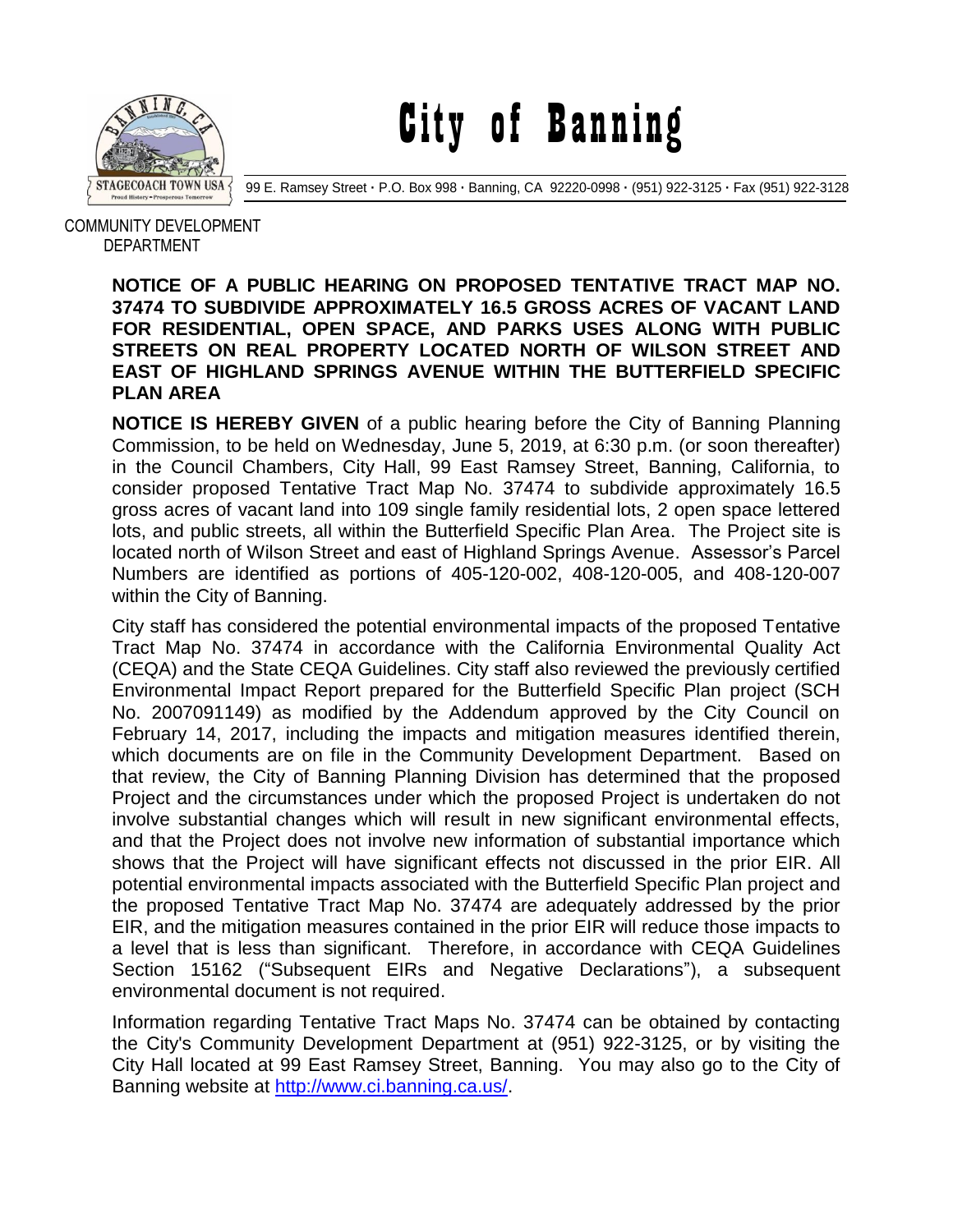All parties interested in speaking either in support of or in opposition of this item are invited to attend said hearing, or to send their written comments to the Community Development Department, City of Banning at P.O. Box 998, Banning, California, 92220. If you challenge the proposed Tentative Tract Map No. 37474 in court, you may be limited to raising only those issues you or someone else raised in written correspondence delivered to the Planning Commission at, or prior to, the public hearing, or, you or someone else raised at the public hearing described in this Notice (Cal. Gov. Code, § 65009).

BY ORDER OF THE COMMUNITY DEVELOPMENT DIRECTOR OF THE CITY OF BANNING, CALIFORNIA

Adam B. Rush, AICP Dated: May 21, 2019 Community Development Director **Publish: May 24, 2019**